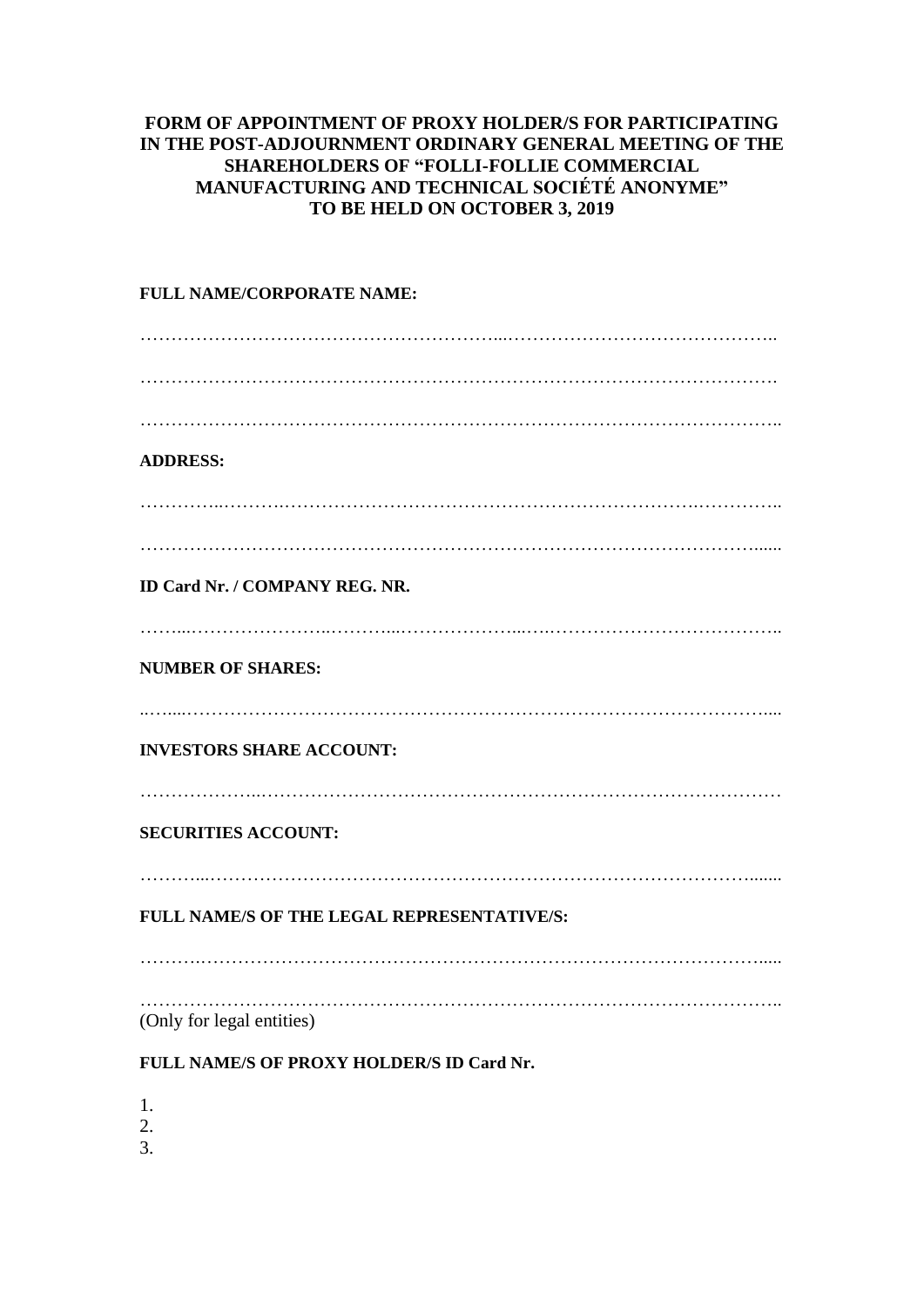MANNER OF VOTING (for example in case of appointment of more than one proxy holders all proxy holders may act jointly or each of them may act severally, so in case that more than one proxy holders each of which may act severally attend the General Meeting, the first one excludes the second and the third ones, and the second one excludes the third one, etc.):

….……………………………………………………………………………………… ……………………………….………………………………………………………… …………………………………………….…………………………………………… …………………………………………………………………………………………..

## **ITEMS OF THE AGENDA:**

- 1. Election of the regular and the substitute Chartered Accountant Auditor for the fiscal year 2018 and determination of their remuneration for such fiscal year.
- 2. Various announcements, approvals and decisions.

INSTRUCTIONS FOR THE EXERCISE OF VOTING RIGHTS (for example vote in Proxy holder's discretion, affirmative vote on/negative vote on/abstain from the items of the agenda according to the draft decisions that is posted on the Company' website, etc.):

………………………………………………………………………..………………… .….……………………………………………………………………………………… ………….………………………………………………………………………………. …………………….…………………………………………………………………….

I hereby inform you that I have notified my representative/s (proxy holder/s) of the obligation of disclosure arising from article 128 paragraph 5 of L.4548/2018.

This proxy applies to the Ordinary General Meeting of the Shareholders of the Company to be held on 3.10.2019, as well as any recurrence thereof, following adjournment or recess.

Revocation of this proxy will not be valid unless communicated to you in writing at least forty-eight (48) hours before the respective General Meeting.